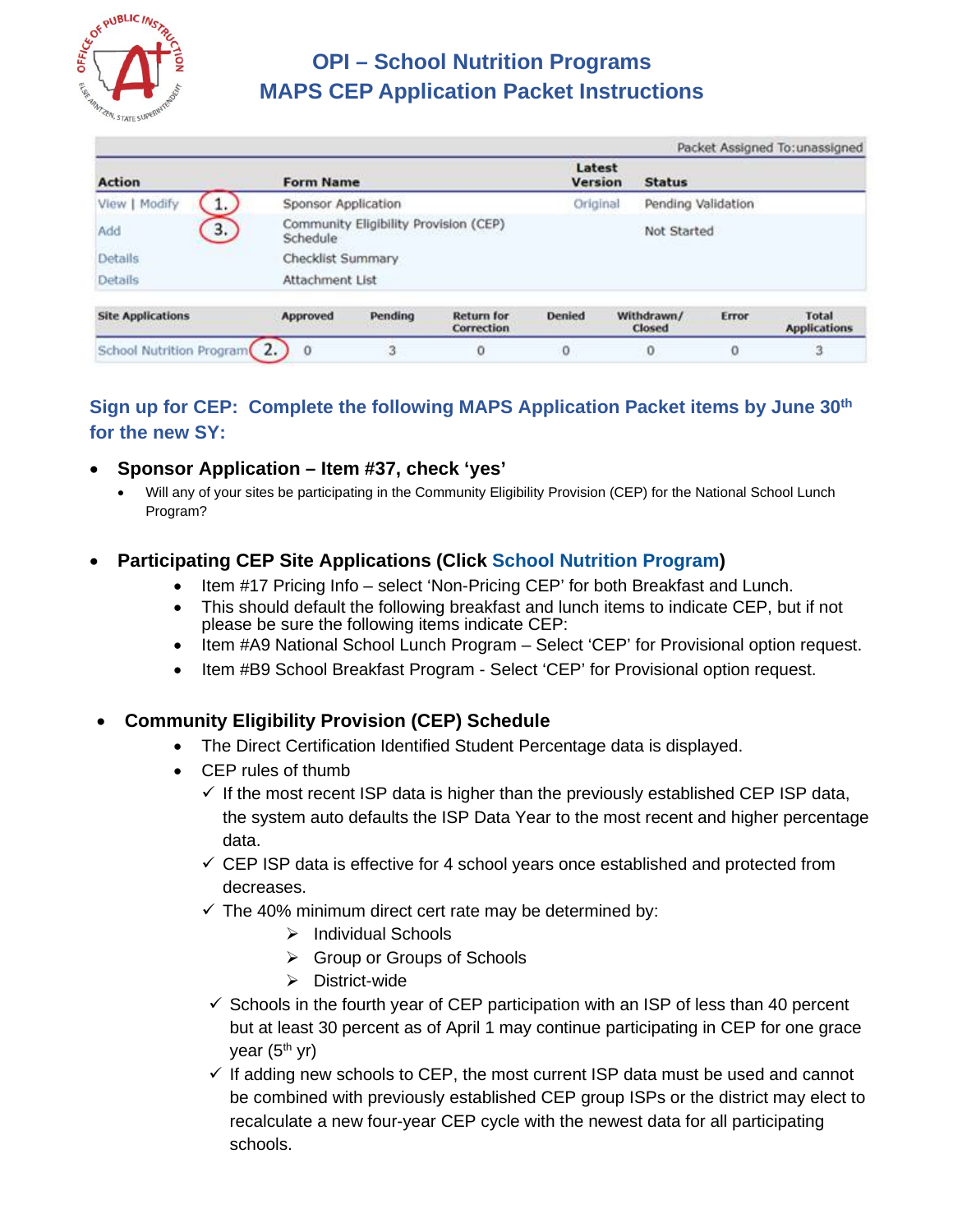## **MAPS CEP Schedule**

- For **CEP school groups**, select the same group number for each site.
	- o The Summary area displays CEP group ISP and claiming percentages.
- The **Cycle Year** is the initial school year of the four-year CEP cycle.
	- o The four-year CEP cycle will remain in effect for a period of four school years after the established CEP Data Year.
	- o The four-year CEP cycle expiration date is listed on the bottom of each site's application within the internal use area.
	- o During the fourth year, a new CEP ISP must be reconsidered to continue participation and begin a new 4 year cycle.
	- o Upon considering available data to reestablish a new 4-year cycle, if school-specific identified student percentage data are not readily available by the school, use of direct certification data as a percentage of enrolled students identified as directly certified under  $7$  CFR § 245.6(b) by the number of enrolled students as defined in paragraph (f)(1) as an indicator of potential eligibility. If direct certification data are used, the OPI must clearly indicate that the data provided is proxy data and may not fully reflect the number of identified students.
- The **Data Year** is the school year the April 1<sup>st</sup> ISP base year data was established
- The Nbr of Identified Students, Enrollment, ISP, Claim % Free and Claim % Paid auto populate once the Data Year is set.
- The **Site Nbr of Identified Students** is the number of students directly certified from the data year of the established ISP.
- The **Site Enrollment** is the number of enrolled students from the Data Year of the established ISP.
- The **Site ISP** is the Identified Student Percentage of directly certified students from the data year of the established ISP
- The **Site Claim % Free** is the site's potential Free reimbursement rate for CEP if not grouped.
- The **Site Claim % Free** also serves as the site's official free and reduced percentages for most intents and purposes (regardless of grouping).
- The **Site Claim % Paid** is the site's potential Paid reimbursement rate for CEP if not grouped.

|                                 |                                                                                       |                        |                                                                                                                                                                                                                                                                                                                                                                                                                                                                                                                                                                                                                                                                                | <b>School Nutrition Programs</b>                                                      |                                                |                                         |                 |            | MONTANA<br><b>Agreement and Payment System</b> |                                    |
|---------------------------------|---------------------------------------------------------------------------------------|------------------------|--------------------------------------------------------------------------------------------------------------------------------------------------------------------------------------------------------------------------------------------------------------------------------------------------------------------------------------------------------------------------------------------------------------------------------------------------------------------------------------------------------------------------------------------------------------------------------------------------------------------------------------------------------------------------------|---------------------------------------------------------------------------------------|------------------------------------------------|-----------------------------------------|-----------------|------------|------------------------------------------------|------------------------------------|
| Applications                    | Claims                                                                                |                        | Compilance Reports My Training Search                                                                                                                                                                                                                                                                                                                                                                                                                                                                                                                                                                                                                                          |                                                                                       |                                                |                                         |                 |            | <b>THE Programs   Year   Help   Log Out</b>    |                                    |
|                                 | Applications > Application Packet > Community Eligibility Provision - Site Grouping > |                        |                                                                                                                                                                                                                                                                                                                                                                                                                                                                                                                                                                                                                                                                                |                                                                                       |                                                |                                         |                 |            |                                                | School Year: 2020 - 2021           |
|                                 |                                                                                       |                        |                                                                                                                                                                                                                                                                                                                                                                                                                                                                                                                                                                                                                                                                                |                                                                                       |                                                |                                         |                 |            |                                                | <b>VIEW   INTERNAL USE ONLY</b>    |
|                                 |                                                                                       |                        |                                                                                                                                                                                                                                                                                                                                                                                                                                                                                                                                                                                                                                                                                | <b>Community Eligibility Provision (CEP) Schedule</b><br>For School Year: 2020 - 2021 |                                                |                                         |                 |            |                                                |                                    |
|                                 | Happy Gulch K-12 Schools                                                              |                        |                                                                                                                                                                                                                                                                                                                                                                                                                                                                                                                                                                                                                                                                                |                                                                                       |                                                |                                         |                 |            |                                                |                                    |
| Summary                         |                                                                                       |                        |                                                                                                                                                                                                                                                                                                                                                                                                                                                                                                                                                                                                                                                                                | Mode: Auto                                                                            | $\checkmark$                                   |                                         |                 |            |                                                | <b>Hide indicators</b>             |
| Group<br>Name                   | Show<br>Detail                                                                        | Nbr of<br><b>Sites</b> | Cycle<br>Year                                                                                                                                                                                                                                                                                                                                                                                                                                                                                                                                                                                                                                                                  |                                                                                       | Data<br>Year                                   | Nbr of<br>Identified<br><b>Students</b> | Enroll-<br>ment | <b>ISP</b> | Claim<br>96<br>Free                            | Claim<br>$\frac{1}{2}$<br>Paid     |
| Unassigned                      | ☑                                                                                     | ō                      |                                                                                                                                                                                                                                                                                                                                                                                                                                                                                                                                                                                                                                                                                |                                                                                       |                                                | $\Omega$                                | o               |            |                                                |                                    |
| Individual                      | N                                                                                     | $\circ$                |                                                                                                                                                                                                                                                                                                                                                                                                                                                                                                                                                                                                                                                                                |                                                                                       |                                                | $\mathbf{0}$                            | $\Omega$        |            |                                                |                                    |
| ٠                               | N                                                                                     | 3                      | 2019-2020                                                                                                                                                                                                                                                                                                                                                                                                                                                                                                                                                                                                                                                                      | 2018-2019                                                                             |                                                | 60                                      | 141             | 42.55      | 68.08                                          | 31.92                              |
| <b>Instructions</b><br>Grouping |                                                                                       |                        | The Community Eligibility Provision (CEP) for the National School Lunch Program (NSLP) provides an alternative to household applications for free and reduced price meals.<br>Eligible Sites, or group of Sites, must meet the minimum Identified Student Percentage (ISP) of 40%. CEP can be elected for an individual Site, group of Sites (e.g., Group 1),<br>or across the district. The information in the following table identifies all Site applications that have selected CEP, and the respective Site's identified student data.<br>For each site, identify whether the site will qualify based on its individual numbers ("Individual") or as a group ("Group #"). |                                                                                       |                                                |                                         |                 |            |                                                | Group Count: 1 V<br>Total Sites: 3 |
|                                 | Site ID Site Name                                                                     | Group                  | Cycle<br>Year                                                                                                                                                                                                                                                                                                                                                                                                                                                                                                                                                                                                                                                                  | Data<br>Year                                                                          | Nbr of<br><b>Identified</b><br><b>Students</b> | Enrollment                              |                 | <b>ISP</b> | Claim<br>$Q_{\text{fn}}$<br>Free               | Claim<br>%<br>Paid                 |
| 0765                            | J Happy Guich Elem                                                                    | $\mathbf{1}$           | 2019-2020                                                                                                                                                                                                                                                                                                                                                                                                                                                                                                                                                                                                                                                                      | 2018-2019                                                                             | 37                                             |                                         | 83              | 44.58      | 71.33                                          | 28.67                              |
| 0766                            | J Happy Gulch High<br>« School                                                        | 1                      | 2019-2020                                                                                                                                                                                                                                                                                                                                                                                                                                                                                                                                                                                                                                                                      | 2018-2019                                                                             | 16                                             |                                         | 42              | 38.10      | 60.96                                          | 39.04                              |
|                                 |                                                                                       |                        |                                                                                                                                                                                                                                                                                                                                                                                                                                                                                                                                                                                                                                                                                |                                                                                       |                                                |                                         |                 |            |                                                |                                    |
|                                 | 1730   / Happy Guich 7-8                                                              | $\mathbf{1}$           | 2019-2020                                                                                                                                                                                                                                                                                                                                                                                                                                                                                                                                                                                                                                                                      | 2018-2019                                                                             | $\overline{z}$                                 |                                         | 16              | 43.75      | 70.00                                          |                                    |
| <b>Internal Use Only</b>        |                                                                                       |                        |                                                                                                                                                                                                                                                                                                                                                                                                                                                                                                                                                                                                                                                                                |                                                                                       |                                                |                                         |                 |            | Export                                         | Export All                         |
| Date Received:                  |                                                                                       | 7/29/2020              |                                                                                                                                                                                                                                                                                                                                                                                                                                                                                                                                                                                                                                                                                |                                                                                       |                                                |                                         |                 |            |                                                |                                    |
| Status:                         |                                                                                       | Approved V             |                                                                                                                                                                                                                                                                                                                                                                                                                                                                                                                                                                                                                                                                                |                                                                                       |                                                |                                         |                 |            |                                                | 30.00                              |